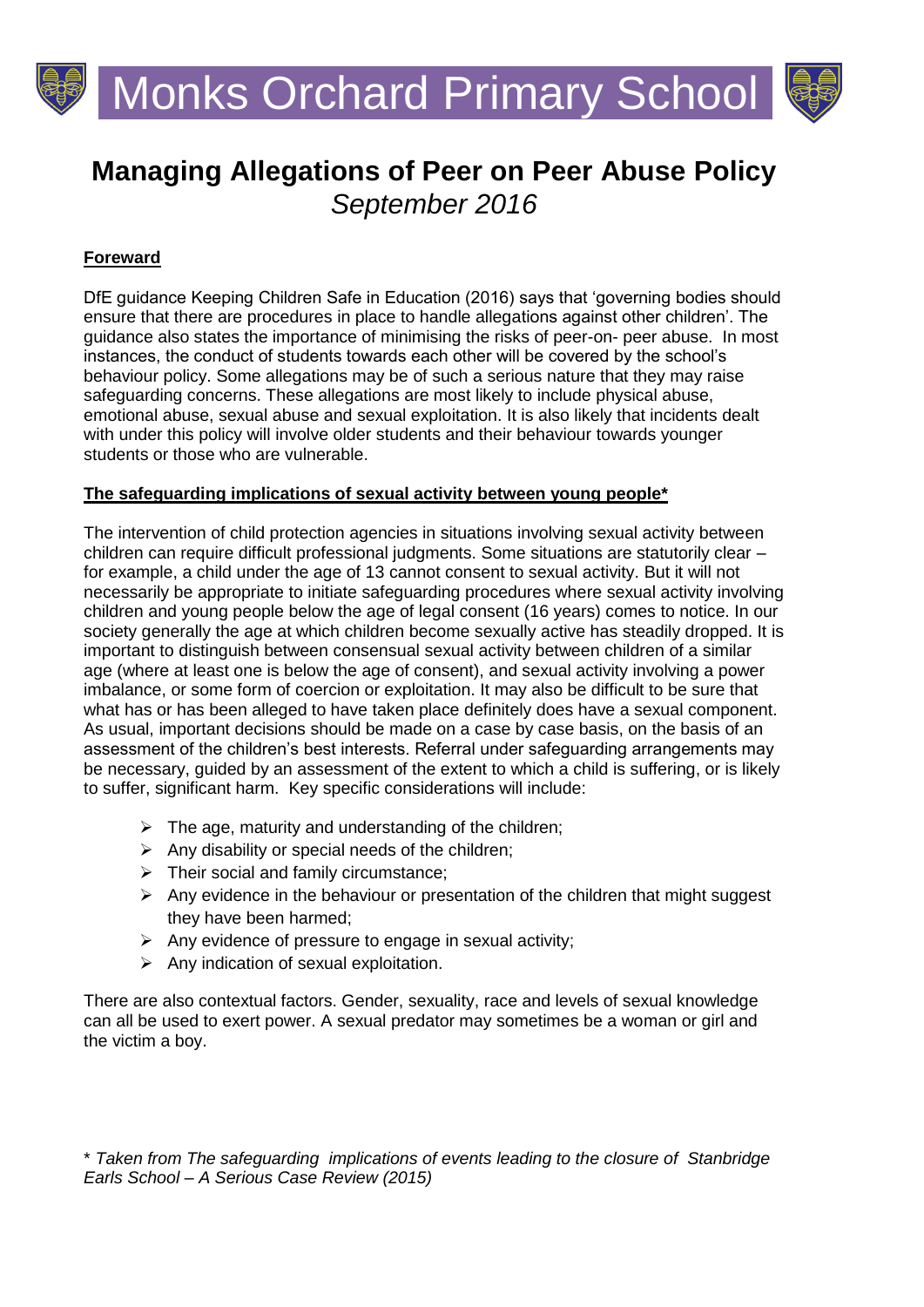## **Policy Statement**

At Monks Orchard we believe that all children have a right to attend school and learn in a safe environment. Children should be free from harm by adults in the school and other students.

We recognise that some students will sometimes negatively affect the learning and wellbeing of others and their behaviour will be dealt with under the school's behaviour policy.

#### **Prevention**

As a school we will minimise the risk of allegations against other pupils by:-

- Providing a developmentally appropriate PSHE syllabus which develops students understanding of acceptable behaviour and keeping themselves safe
- Having systems in place for any student to raise concerns with staff, knowing that they will be listened to, believed and valued
- $\div$  Delivering targeted work on assertiveness and keeping safe to those pupils identified as being at risk
- $\cdot \cdot$  Developing robust risk assessments & providing targeted work for pupils identified as being a potential risk to other pupils.

#### **Allegations against other pupils which are safeguarding issues**

Occasionally, allegations may be made against students by others in the school, which are of a safeguarding nature. Safeguarding issues raised in this way may include physical abuse, emotional abuse, sexual abuse and sexual exploitation. It is likely that, to be considered a safeguarding allegation against a pupil, some of the following features will be found.

If the allegation:-

• Is made against an older pupil and refers to their behaviour towards a younger pupil or a more vulnerable pupil

- Is of a serious nature, possibly including a criminal offence
- Raises risk factors for other pupils in the school
- Indicates that other pupils may have been affected by this student
- Indicates that young people outside the school may be affected by this student

Examples of safeguarding issues against a student could include:

#### **Physical Abuse**

- Violence, particularly pre-planned
- Forcing others to use drugs or alcohol

#### **Emotional Abuse**

• Blackmail or extortion